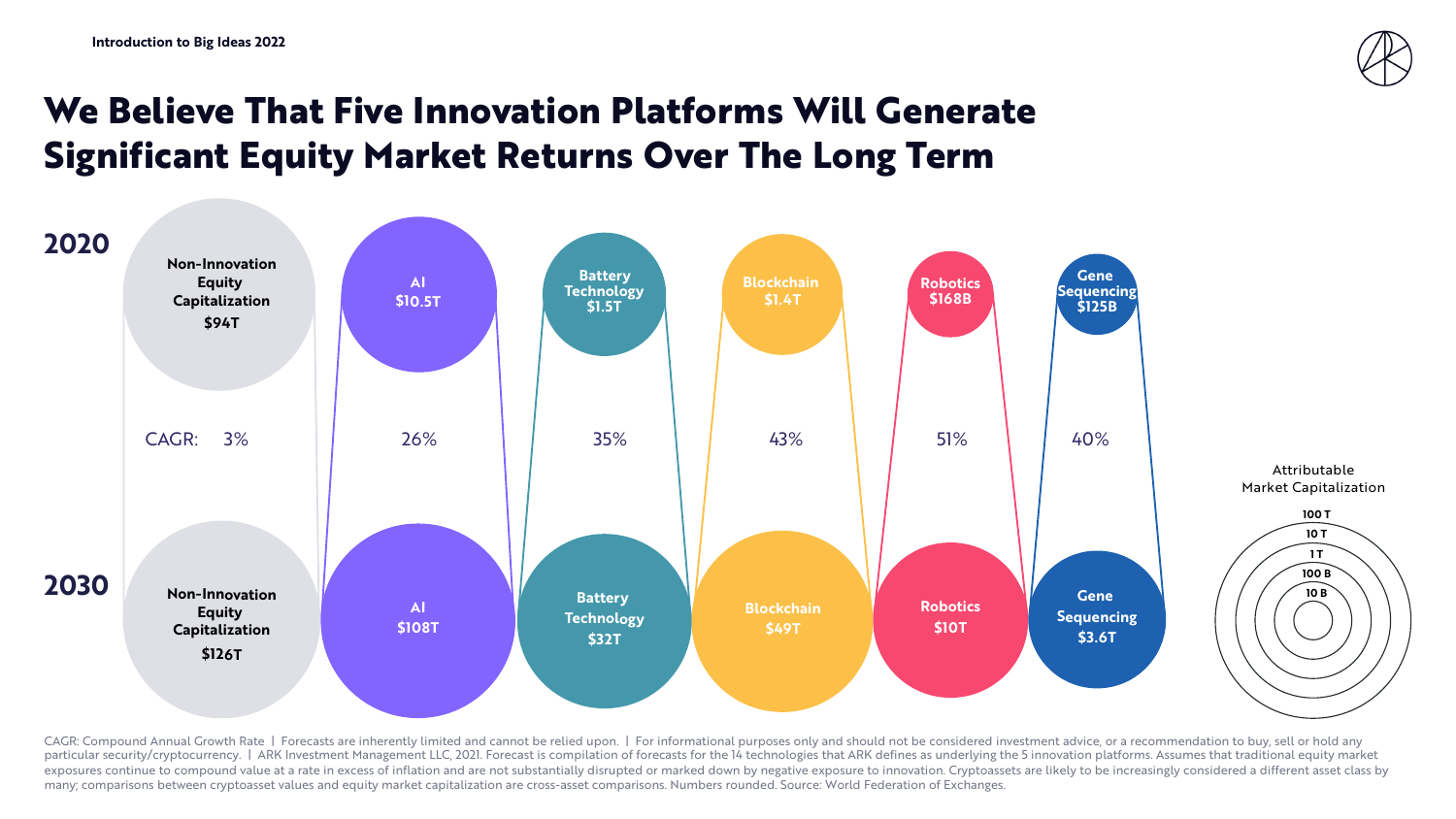

## **We Believe Disruptive Innovation Technologies Are Ready For Prime Time**



Forecasts are inherently limited and cannot be relied upon. | For informational purposes only and should not be considered investment advice, or a recommendation to buy, sell or hold any particular security/cryptocurrency. Expected 2030 value is deduplicated expectation of value accrual to the individual technology on the basis of ARK's forecast for technology uptake, revenue generation and cashflow accrual to meaningfully investable portion chain. 2030 market value assumes that market participants value modeled portions of the value chain at a roughly 5% cashflow yield. It is neither implied nor assumed that value accrual will occur in the public equity space accommodation or assumption made for equity issuance in the technology areas modeled. Source: ARK Investment Management LLC, 2021